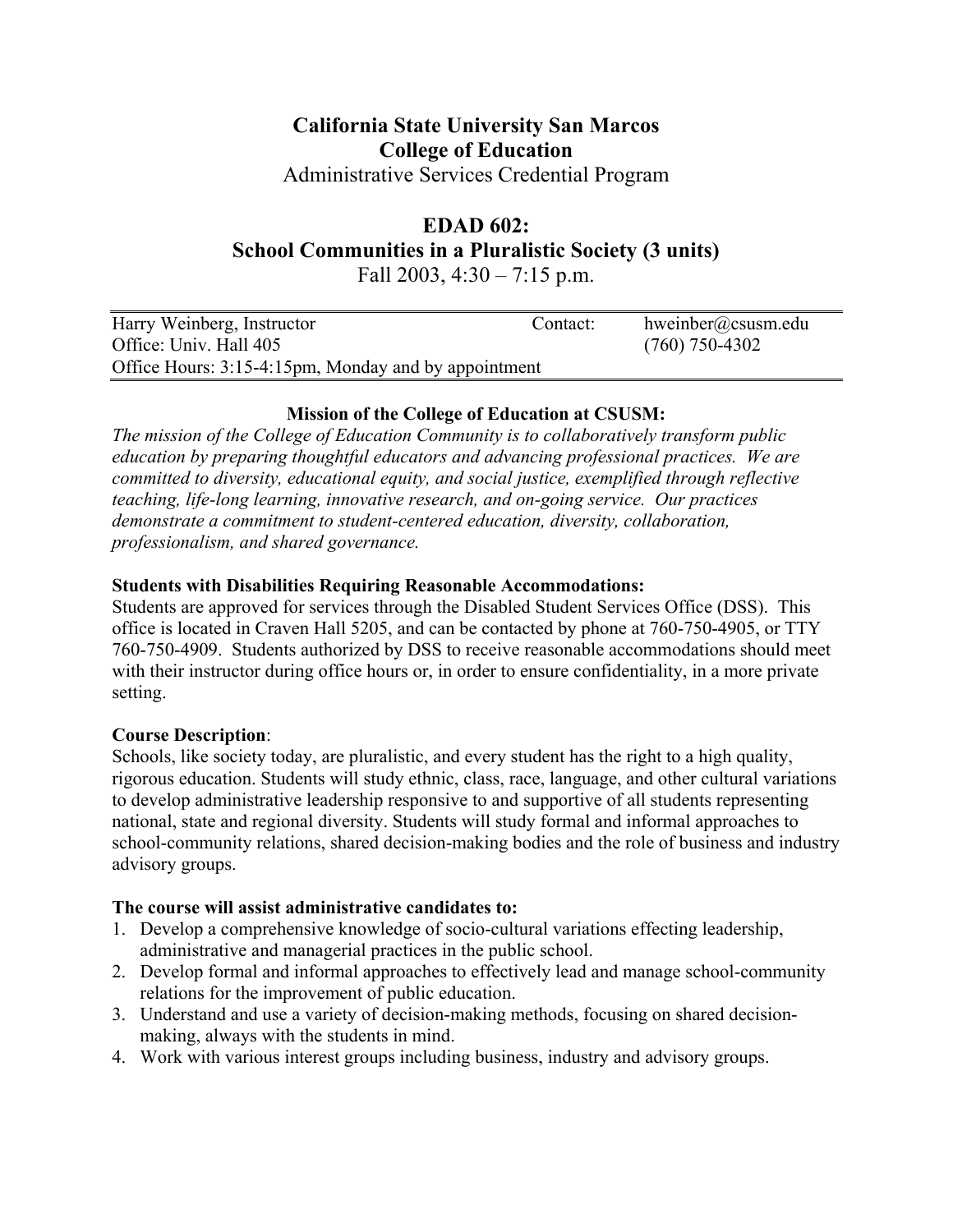#### **Course Objectives**:

Upon completion of the course, the candidate will know, understand, and have practice in effective leadership practices regarding:

- ♦ Community-school relations
- $\bullet$  Principles of public relations
- ♦ Community relations and interactions with diverse racial-ethnic, socioeconomic, political and occupational individuals and groups
- ♦ Concepts, policies and procedures ensuring access and equity for all students to high quality education, with evaluation and integrated services
- ♦ Techniques and procedures for working with community agencies, school site councils and other quasi-governing bodies
- ♦ Communication modes, models, policies and effects
- ♦ Means of identifying and working with community influence groups
- ♦ The role of the school, parents and other care-givers, and the community in the educational process
- ♦ Uses of technology relating to school communities

### **Teaching/ Learning Philosophy**:

Effective learning uses all modalities. As such, we will be teachers, students and mentors. We will use a variety of approaches including reading, reflection, discussion, simulation, and case studies. Each class member must be committed to active participation and to ensuring the engagement of all class members.

#### **Required Reading:**

- ♦ School Leadership & Administration, Petra E. Snowden & Richard A. Gorton, McGraw-Hill.
- $\blacklozenge$  The School and Community Relations, Don Bagin & Donald Gallagher, Allyn & Bacon, 7<sup>th</sup> edition.

#### **Attendance Policy of the College of Education:**

Due to the dynamic and interactive nature of this course, you are expected to attend all classes and participate actively. At a minimum, you must attend more than 80% of class time, or may not receive a passing grade for the course at the discretion of the instructor. If, for any reasons, you miss two class sessions or are late (or leave early) more than three sessions, you cannot receive a grade of "A". If you miss three class sessions, your highest possible grade is a "C+". Should you have extenuating circumstances, contact the instructor as soon as possible to make appropriate arrangements.

#### **Writing:**

In keeping with All-University Writing Requirement, all courses must have a writing component of at least 2,500 words (approximately 10 pages) which can be administered in a variety of ways.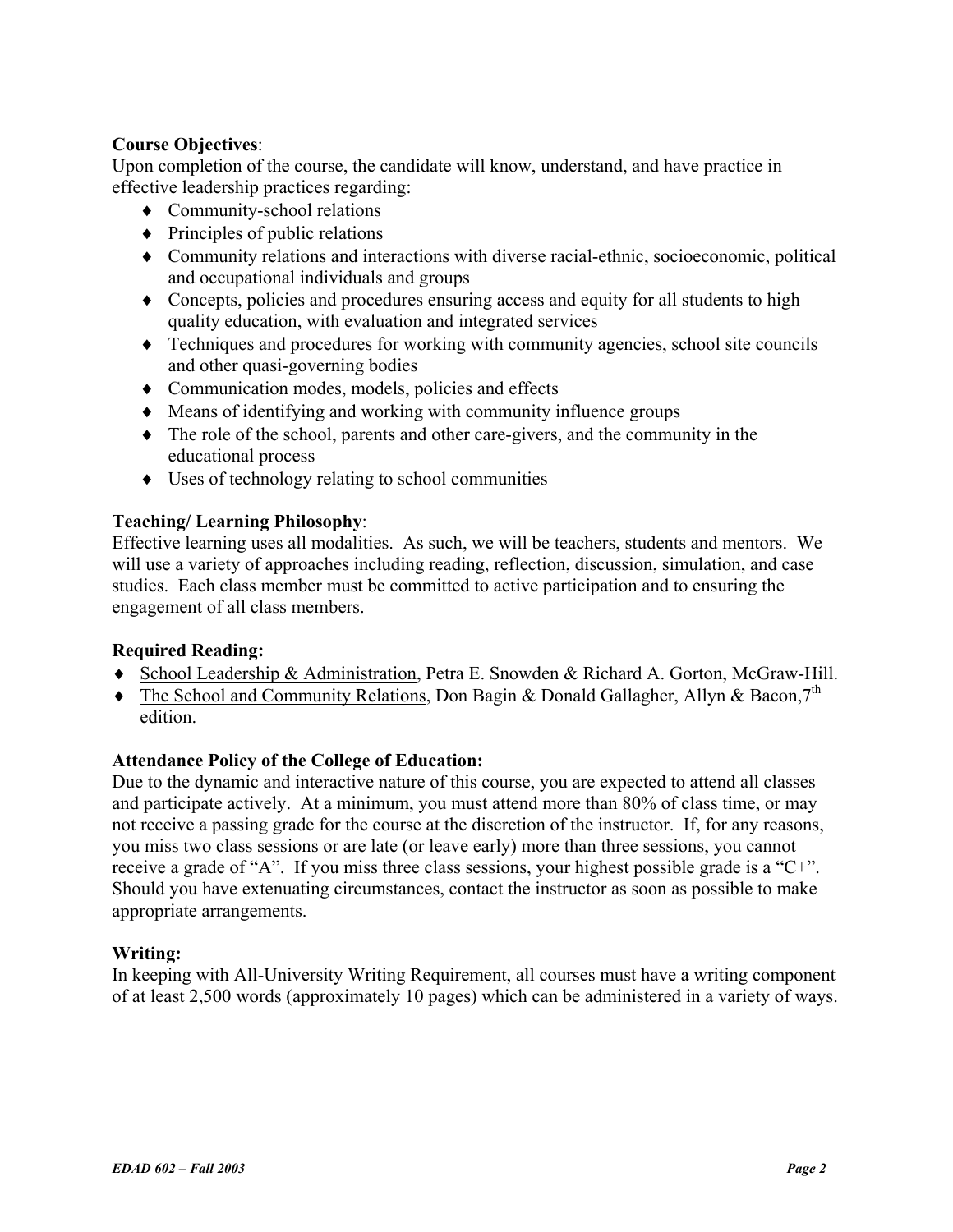**Grading Policy**: The following are expectations of every student:

- $\checkmark$  Active participation in class discussions/activities.
- $\checkmark$  On time completion of all course requirements assignments.
- $\checkmark$  Demonstration of learning, thinking, stretching, listening, reflecting.
- $\checkmark$  A high level of scholarship is expected of all students; only graduate level quality work will be accepted.
- $\checkmark$  If you meet the above expectations at a level commensurate with graduate quality, you will receive a grade of "A".
- $\checkmark$  All assignments must be completed and at a high level for an "A".
- $\checkmark$  A grade of "B" is an honorable, acceptable grade in the program.
- $\checkmark$  Late work is marked down one grade for each week it is late; there are no make up assignments for missed classes.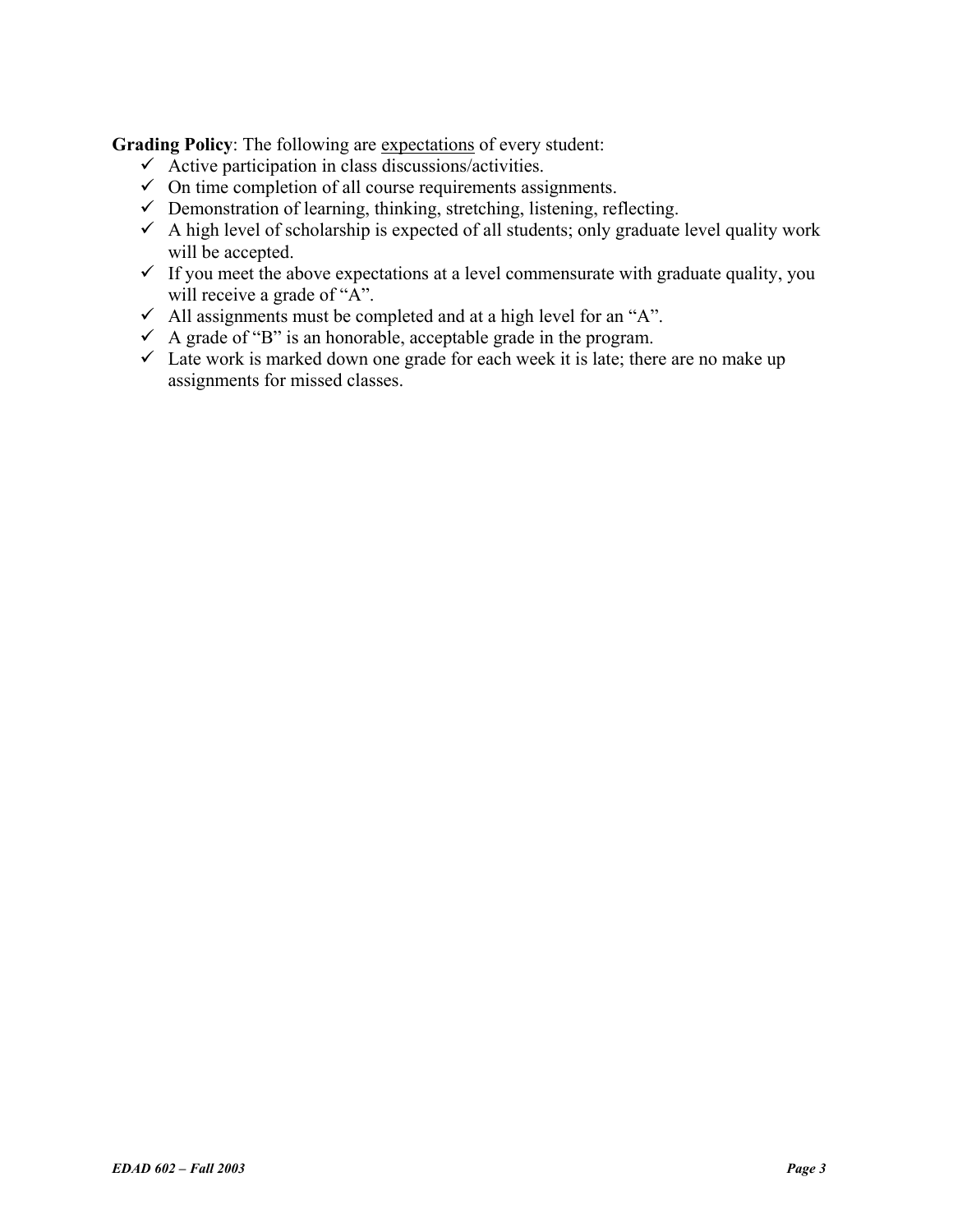# **EDAD 602 – Fall 2003 Class Schedule and Assignment due dates**  *TENTATIVE*

| Class 1  | September 8  | Overview of Course and "Why I want to be an Administrator"                                                               |  |
|----------|--------------|--------------------------------------------------------------------------------------------------------------------------|--|
| Class 2  | September 15 | Readings, Role of Public Education in a Pluralistic Society,<br>Introduction of Case Study Method, Read Chapter 2, Bagin |  |
| Class 3  | September 22 | Readings, Understanding the Organizations of School Districts,<br>Read Chapter 5, Select Book for Report                 |  |
| Class 4  | September 29 | Readings, Video Presentation, Begin Book Reports                                                                         |  |
| Class 5  | October 6    | Readings, Communicating With Internal Publics, Book Reports,<br>Read Chapter 7                                           |  |
| Class 6  | October 13   | <b>Board Meeting Attendance</b>                                                                                          |  |
| Class 7  | October 20   | Readings, Dealing with Pressure Groups, Collective Bargaining,<br>Case Study Due, Book Reports                           |  |
| Class 8  | October 27   | Reading, Communicating with External Public in a Diverse<br>Society, Book Reports, Read Chapter 8                        |  |
| Class 9  | November 3   | Readings, Video Presentation, Board Meeting Report Due, Book<br>Reports                                                  |  |
| Class 10 | November 10  | Readings, Working with the Media—Guest Speaker                                                                           |  |
| Class 11 | November 17  | Readings, Conducting Campaigns, Press Releases, Book Reports,<br>Read Chapter 15                                         |  |
| Class 12 | November 25  | Readings, Dealing with Test Scores and Accountability, Book<br>Reports                                                   |  |
| Class 13 | December 1   | Readings, Building Coalitions, Becoming Part of the Power<br>Structure, Book Reports                                     |  |
| Class 14 | December 8   | Preparing for Leadership-Final Project Due                                                                               |  |
| Class 15 | December 15  | Leadership Presentation, Course Wrap up                                                                                  |  |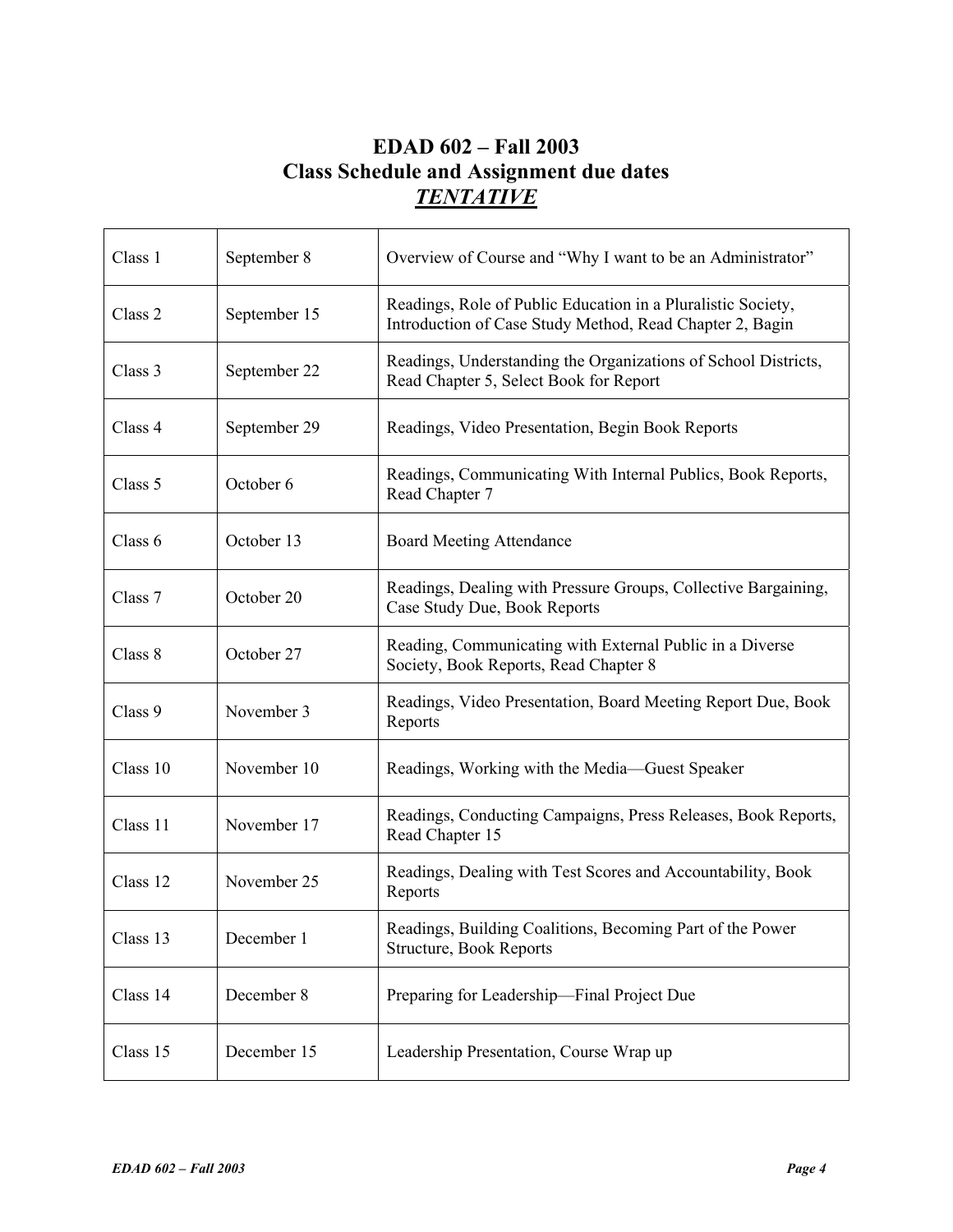### **Guidelines for 602 Assignments**

#### **A. Report on Board Meeting**

- ♦ You can attend any Board meeting in any district, however it could be helpful to attend a Board meeting in a district you serve unless you do so regularly. Then I recommend you attend a meeting in another district for comparison.
- ♦ Attend for a minimum of 2 hours so you can several aspects of the meeting. Make every effort to be at the beginning of the meeting to observe any protocols among the elected officials, and between the board and staff.
- ♦ Look for and write your observations:
	- $\triangleright$  A brief description of the meeting.
	- $\triangleright$  Communications skills of Board members, superintendent and any staff who speaks.
	- $\triangleright$  Leadership skills by whoever is running the meeting (president or chair), other board members, the superintendent and the staff.
	- $\triangleright$  Note the involvement by the staff Is it active or passive? Do staff members other than the superintendent participate? If so, who calls on them and what do they say?
	- $\triangleright$  Who is in the audience? Are any members of the audience involved? If so, how?
	- $\triangleright$  What is the overall tenor of the meeting?
	- $\triangleright$  What actions are taken?
	- $\triangleright$  Any other observations you notice pro or con or just an observation.
	- $\triangleright$  What questions do you have about the process, the people, the actions, etc.
	- $\triangleright$  Write up your observations using either narrative or bullet format.

#### **B. Book Review and Oral Report**

You will prepare a written book review to turn in to the instructor and give to each member of the class, and also give an oral report to the class.

**Written Report**: These are the guidelines used for reviewers of AASA (American Association of School Administrators) book reviews  $(\#1 - 6)$ , supplemented with a note) and  $# 7 - 9$  for this course.

1. AASA's purpose is to give readers guidance in spending their money and committing their time. AASA provides the book reviews as a consumer service.

**{Please note**: In addition to thinking about your book in this way, your purpose is also to glean key learnings you can share with the members of this class. What is in your book that could be helpful to administrators as they deal with various issues? That is, could they benefit by reading this book and for what purpose.**}**

- 2. Reviews should be written clearly (i.e., without jargon), concisely and cogently. Provide a critique of the book's merits, but please do not offer a chapter-by-chapter rundown of contents. If the book would or would not be particularly helpful in the hands of a superintendent, central office or site administrator, say so. And please do not use this hackneyed phrase: This book is a must-read.
- 3. Limit your review to no more than 2 pages double-spaced (that's 6-8 paragraphs). Use 12-point font.